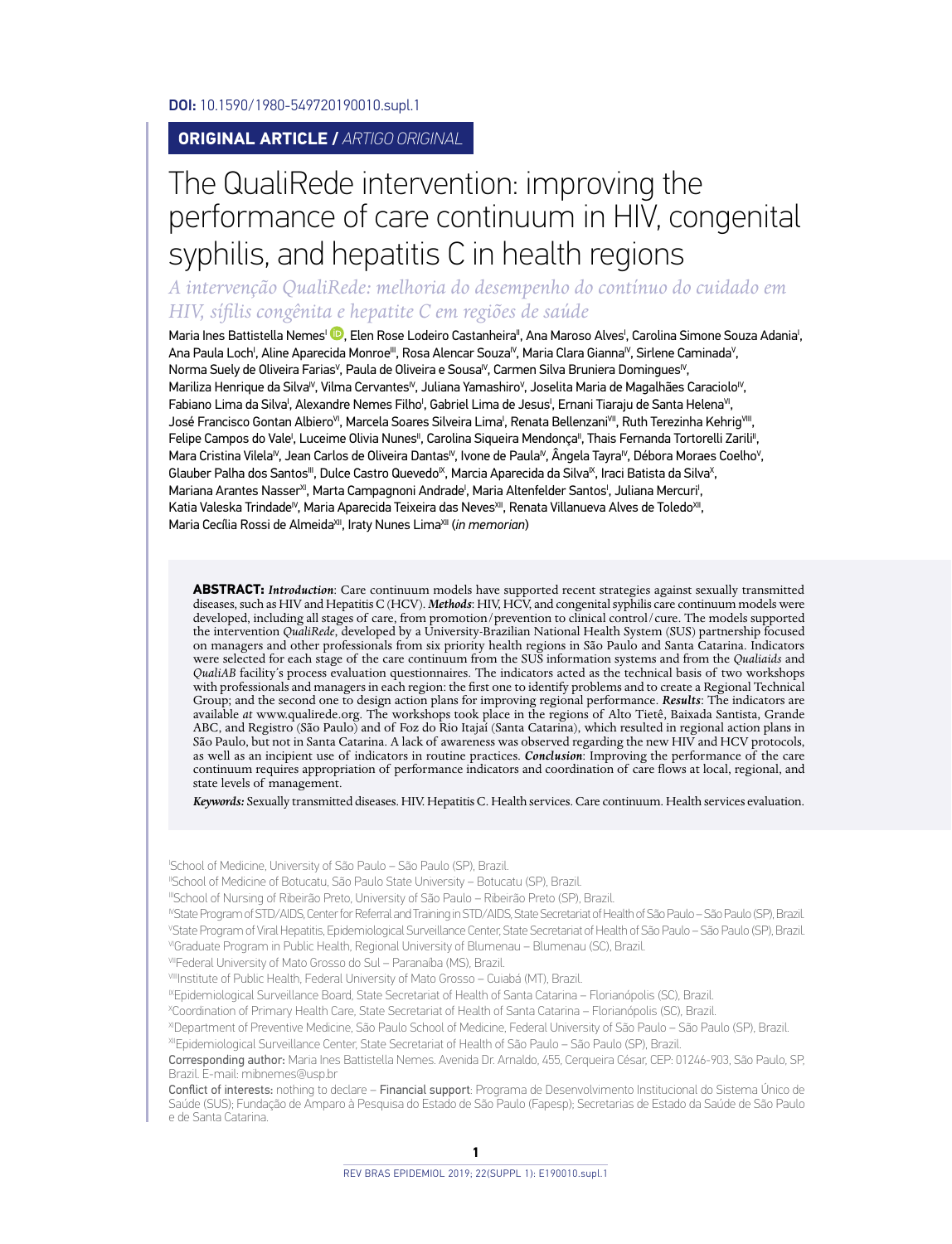**RESUMO:** *Introdução*: Modelos de cuidado contínuo baseiam recentes estratégias em HIV, infecções sexualmente transmissíveis e hepatite C (HCV). *Métodos*: Desenvolveram-se modelos de contínuo do cuidado em HIV, HCV e sífilis congênita incluindo todas as etapas da atenção, desde a promoção e a prevenção até o controle clínico/ cura. O modelo baseou a intervenção *QualiRede*, desenvolvida em parceria entre universidade e Sistema Único de Saúde (SUS), direcionada a gestores e demais profissionais de 6 regiões de saúde prioritárias em São Paulo e Santa Catarina. Selecionaram-se indicadores para cada etapa do contínuo do cuidado, provenientes dos sistemas de informação do SUS e dos questionários de avaliação de processo *Qualiaids* e *QualiAB.* Os indicadoresformaram a base técnica de duas oficinas com profissionais e gestores de cada região: a primeira para identificar problemas e formar um Grupo Técnico Regional; e a segunda para construir planos de ação e metas a fim de melhorar o desempenho regional. *Resultados*: Os indicadores estão disponíveis no *website* www.qualirede.org. As oficinas ocorreram em quatro regiões de São Paulo (Alto Tietê, Baixada Santista, Grande ABC e Registro) e uma região de Santa Catarina (Foz do Rio Itajaí), resultando em planos regionais em São Paulo, mas não em Santa Catarina. Observou-se domínio limitado dos novos protocolos para HIV e HCV e uso incipiente de indicadores na rotina dos serviços. *Conclusão*: Melhorar o desempenho do contínuo do cuidado exige apropriação dos indicadores de desempenho e coordenação integrada dos fluxos de atenção em todos os níveis de gestão.

*Palavras-chave:* Infecções sexualmente transmissíveis. HIV. Hepatite C. Serviços de saúde. Continuidade da assistência ao paciente. Avaliação de serviços de saúde.

## **INTRODUCTION**

In Brazil, as worldwide, the need to integrate and improve comprehensive care practices in sexually transmitted infections (STI), HIV/AIDS, and hepatitis B and C is widely acknowledged. In the Brazilian National Health System (SUS), the care onto these diseases are performed by facilities of diverse institutional characteristics, care models and incorporation of resources and process technologies. The way to address these diseases has experienced important innovations in the decade of 2010: new treatment protocols for HIV<sup>1</sup> and hepatitis C<sup>2</sup> and the use of medicines for post-exposure prophylaxis (PEP)<sup>3</sup> and pre-exposure prophylaxis (Prep)<sup>4</sup> to HIV were incorporated. In the field of STI, vaccination against hepatitis B, besides composing the infant vaccination schedule, was extended to the general population<sup>5</sup>. On the other hand, the number of cases of congenital syphilis is still distant from the elimination goal already achieved in several countries<sup>6,7</sup>.

In the international context, important changes in HIV care took place. The possibility of markedly reduce HIV transmission by patients with very low levels of viral load<sup>8</sup> supported the *TasP* (treatment as prevention) strategy, considered capable of ending the AIDS epidemic<sup>9</sup>. This strategy started to guide a national response parameter to the epidemic based on a cascade model that estimates the number of people infected in the stages of engagement in the health system, illustrating the loss of follow up that occur between the diagnosis, linkage to the care, retention, initiation of antiretroviral therapy (ART), and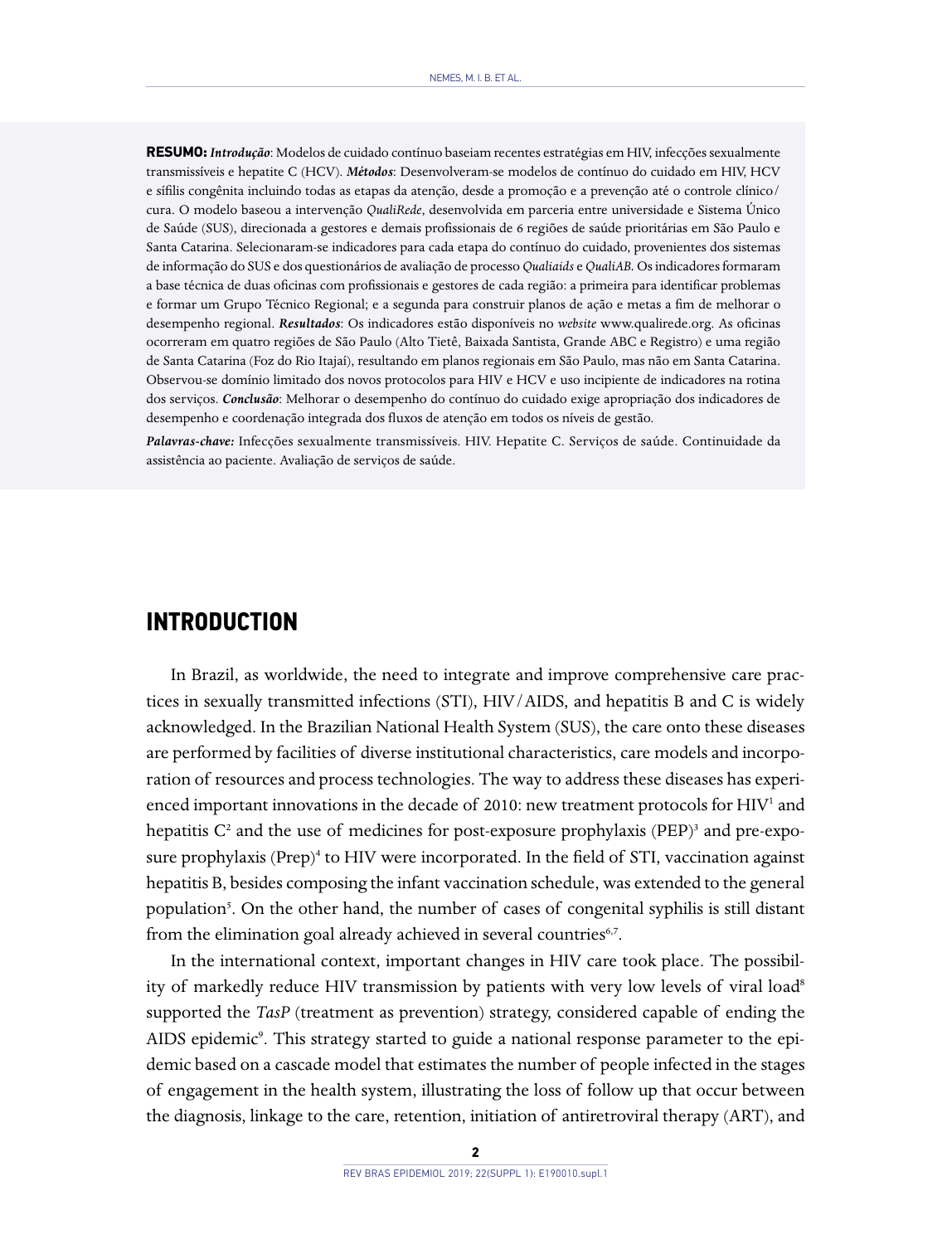suppression of viral load<sup>10</sup>. The cascade supported the proposition, in 2013, of the new care strategy called "HIV Care Continuum"11.

In the same year, Brazil established the ART initiation protocol shortly after the diagnosis of HIV, regardless of the immune status of the patient<sup>1</sup>. In 2015, Brazil adopted the UNAIDS goal "90-90-90" (90% of those infected diagnosed, 90% of those diagnosed treated, 90% of those treated having viral suppression)<sup>10</sup>. The propositions of "combined prevention"<sup>12,13</sup> were also intensified, including antiretroviral drugs in the prophylaxis of sexual exposure<sup>14</sup>.

Considering this international context, a pilot project that tested a method to improve networks of care in HIV and congenital syphilis was carried out at the health system of Bauru (SP) between 2013 and 2015 (PPSUS-Fapesp 2012/51223-7). Its objective was to promote a regional plan to improving the performance of services. Managers and professionals of all facilities involved in the care of these diseases, from primary care to major centers, were invited to take part in the workshops, as well as representatives of the organized civil society.

The support material brought together local indicators of process, outcomes, and impacts, presented according to the stages of a care continuum model. The new model expanded the original<sup>15</sup> by including the stages of sexual and reproductive health promotion<sup>16</sup> and prevention of STI, also explaining priorities and main services for each stage. The project showed feasibility and acceptability<sup>17,18</sup>, relying on logistic and technical support from the São Paulo State Program of STD/AIDS (PE-DST/Aids), integrating the local improvement initiative already in progress in the state<sup>19</sup>.

This initiative of São Paulo included viral hepatitis, which also underwent changes, especially the introduction of high-effectiveness drug treatment<sup>20</sup>, incorporated into the Brazilian treatment protocol in 2016<sup>2</sup>, and the proposition of a continuum model similar to the HIV model, the continuum of viral hepatitis services<sup>21</sup>.

The programmatic consonance of the pilot project with the initiatives of the SUS management to improve quality of care networks enabled the proposition of a similar methodology, now extended to hepatitis C (HCV): the intervention project QualiRede HIV, Hepatitis C, and Congenital Syphilis. This article aims to analyze the possibilities and limits of this intervention and contribute to the initiatives to improve care in HIV, HCV, and congenital syphilis at the various care levels of SUS.

### **METHODS**

The QualiRede intervention was planned for six administrative health regions pointed by the state HIV program chiefs of São Paulo and Santa Catarina, the latter whose epidemiological situation had an initiative by the Department of Surveillance, Prevention, and Control of STI, HIV/AIDS, and Viral Hepatitis of the Ministry of Health (DIAHV) of an national cooperation to implement surveillance, prevention, and control actions of the HIV/AIDS epidemic, focused on 12 priority municipalities<sup>22,23</sup>. This intervention was planned and conducted in a partnership between the Department of Preventive Medicine of the School of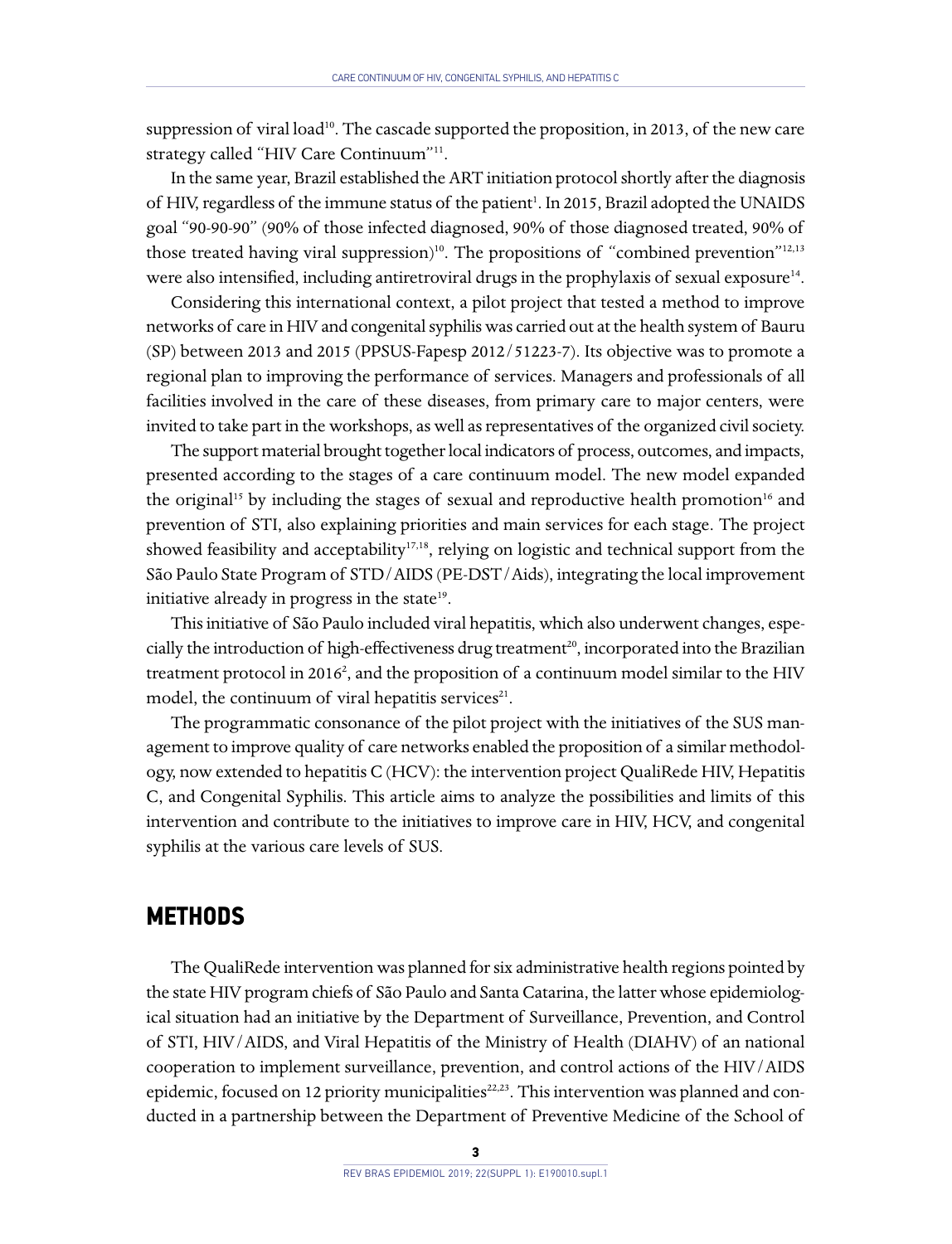Medicine of the University of São Paulo; researchers from other universities; DIAHV; and the state programs of STD, HIV/AIDS, and viral hepatitis of São Paulo and Santa Catarina (QualiRede-PROADI-SUS 25000.169071/2015-41).

The methodology was guided by the following hypothesis about the situation of care to the focused problems: (1) there are accessible information systems that provide epidemiological, operational, and clinical outcome indicators, as well as reports of survey results with validated instruments for assessing the organization processes of HIV outpatient care. However, some of the managers and professionals had insufficient knowledge of these data or underutilized them; (2) the knowledge of new care technologies in HIV and HCV was insufficient in non-specialized services; (3) the communication between different health care levels was incipient, which aggravate the difficulty of disseminating and incorporating new technologies.

The main guideline for the intervention process was promoting the prominence of state, regional, and municipal managers and the engagement of health providers and who work in direct care in the different services. The first methodological step was to define the logical model of the intervention<sup>24</sup> that explains the QualiRede model of the care continuum (Chart 1) and the indicators that would compose the technical basis of the intervention. The definition of indicators and all the other steps of the intervention were planned in meetings between the authors of this study and in both face-to-face and virtual meetings with managers of the federal and regional levels. Altogether, 39 meetings were held.

For each stage of the care continuum, process indicators of the local services were produced by the pre-validated evaluation questionnaires Qualiaids (to clinics that offer ART)<sup>25,26</sup> and QualiAB (to primary care services)<sup>27</sup>. The Health Secretariats of both states decided to invite all registered services to answer the questionnaires, and not only the services of the QualiRede regions.

From the responses to the surveys, 132 Qualiaids indicators were selected, grouped into: *General coordination of the work* (26), *General organization of medical and other professionals care*  (34), *Activities of adherence to treatment and welcoming of new patients* (15), *Availability of inputs, medicines, lab exams, and referrals* (49), and *Use of records, evaluation and , monitorin* (8). We selected 176 indicators of the QualiAB questionnaire, in its dimension of sexual and reproductive health (SSR)28, grouped into *Promotion of sexual and reproductive health* (48), *Prevention and care to STI/AIDS* (80), and *Care to reproductive health* (48).

Data were extracted from the SUS information systems to calculate state, regional, and municipal indicators related to clinical processes and outcomes (33) and population impact (8). From the data of the systems and the literature, the cascades of the diseases were estimated for each state. The indicators, classified by disease, region, and stage of the continuum, are published on the intervention website<sup>(1)</sup>. Figure 1 shows the format of the cascades and examples of indicators collected.

The next steps consisted of organizing preparatory meetings in the seat municipality of each region, forming regional technical groups (GTR), and conducting regional workshops to elaborate action and goal plans, as summarized in Figure 2.

<sup>(1)</sup>Available from: www.qualirede.org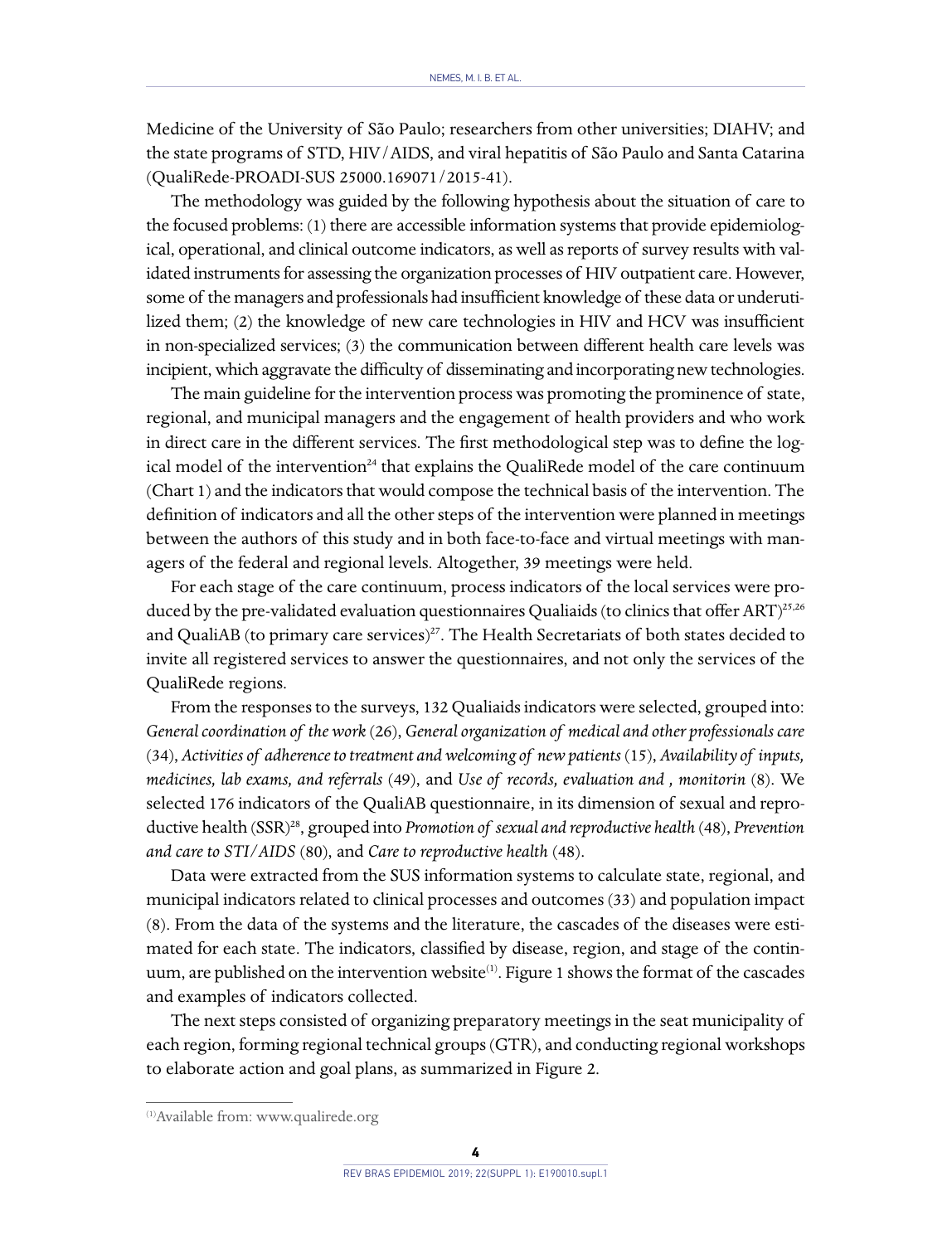|                                    | <b>PROMOTION</b>                                                    | <b>PREVENTION</b>                                                                                                                                                                                                                                   | <b>DIAGNOSIS</b>                                                   | <b>LINKAGE</b>                                                                  | <b>TREATMENT</b>                                                                                                                                                                                         | <b>RETENTION</b>                                                           | <b>ADHERENCE</b>                                                  | <b>SUPPRESSION</b>                                                                 |
|------------------------------------|---------------------------------------------------------------------|-----------------------------------------------------------------------------------------------------------------------------------------------------------------------------------------------------------------------------------------------------|--------------------------------------------------------------------|---------------------------------------------------------------------------------|----------------------------------------------------------------------------------------------------------------------------------------------------------------------------------------------------------|----------------------------------------------------------------------------|-------------------------------------------------------------------|------------------------------------------------------------------------------------|
| Purpose                            | Well-being in<br>the experience<br>of sexuality                     | Avoiding new<br>infections                                                                                                                                                                                                                          | Diagnosing<br>infections                                           | Linking those<br>diagnosed<br>to the health<br>service.                         | Encouraging<br><b>Offering</b><br>the<br>maintenance<br>treatment<br>of follow-up<br>for everyone<br>in the service                                                                                      |                                                                            | Encouraging<br>treatment<br>adherence                             | Promoting<br>good clinical<br>outcome                                              |
| Priority<br><b>HIV</b>             | Reducing<br>the risk of<br>infection<br>among young<br>people       | Expanding<br>access to<br>preventive<br>inputs<br>among the<br>most vulnerable<br>groups                                                                                                                                                            | <b>Expand testing</b><br>among the<br>most<br>vulnerable<br>groups | Monitoring the<br>proportion of<br>diagnosed<br>people linked to<br>the service | Eliminating the<br>ART gap and<br>offering<br>ART to all those<br>diagnosed                                                                                                                              |                                                                            | Reducing<br>therapeutic<br>failures by<br>inadequate<br>adherence | Monitoring the<br>evolution of<br>the viral load<br>of all people in<br><b>ART</b> |
| Priority<br>Congenital<br>Syphilis | Reducing risk<br>of infection<br>in women of<br>reproductive<br>age | Increasing the supply of preventive inputs to women<br>of reproductive age and early linking to prenatal<br>care among pregnant patients from more vulnerable<br>groups. Monitoring the fulfillment of the testing<br>protocol during prenatal care |                                                                    |                                                                                 | Monitoring the adequacy to the treatment<br>protocol with benzathine penicillin in all<br>pregnant women diagnosed with syphilis.<br>Identifying and promoting prenatal<br>reengagement                  | Reducing<br>cases of<br>congenital<br>syphilis at<br>elimination<br>levels |                                                                   |                                                                                    |
| Priority<br><b>Hepatitis C</b>     | Reducing risk<br>of infection<br>in vulnerable<br>populations       | Eliminating<br>transmission<br>of HCV with<br>specific actions                                                                                                                                                                                      | Testing all<br>individuals at<br>least once in a<br>lifetime       | Forwarding<br>those diagnosed<br>to perform viral<br>load and/or<br>treatment   | Treating<br>Encouraging and monitoring follow-up<br>all patients<br>maintenance and adherence to treatment and<br>according to<br>the PCDT-MS of<br>monitoring the sustained virologic response.<br>2015 |                                                                            |                                                                   |                                                                                    |

### Chart 1. Logical model of the QualiRede intervention – HIV, congenital syphilis, hepatitis C, 2016-2017, Brazil.

Gap: People with CD4 lymphocyte count < 250 who are not in antiretroviral treatment (ART); PCDT-MS: Clinical Protocol and Therapeutic Guidelines for treatment of HCV, updated by the Ministry of Health on June 7, 2018.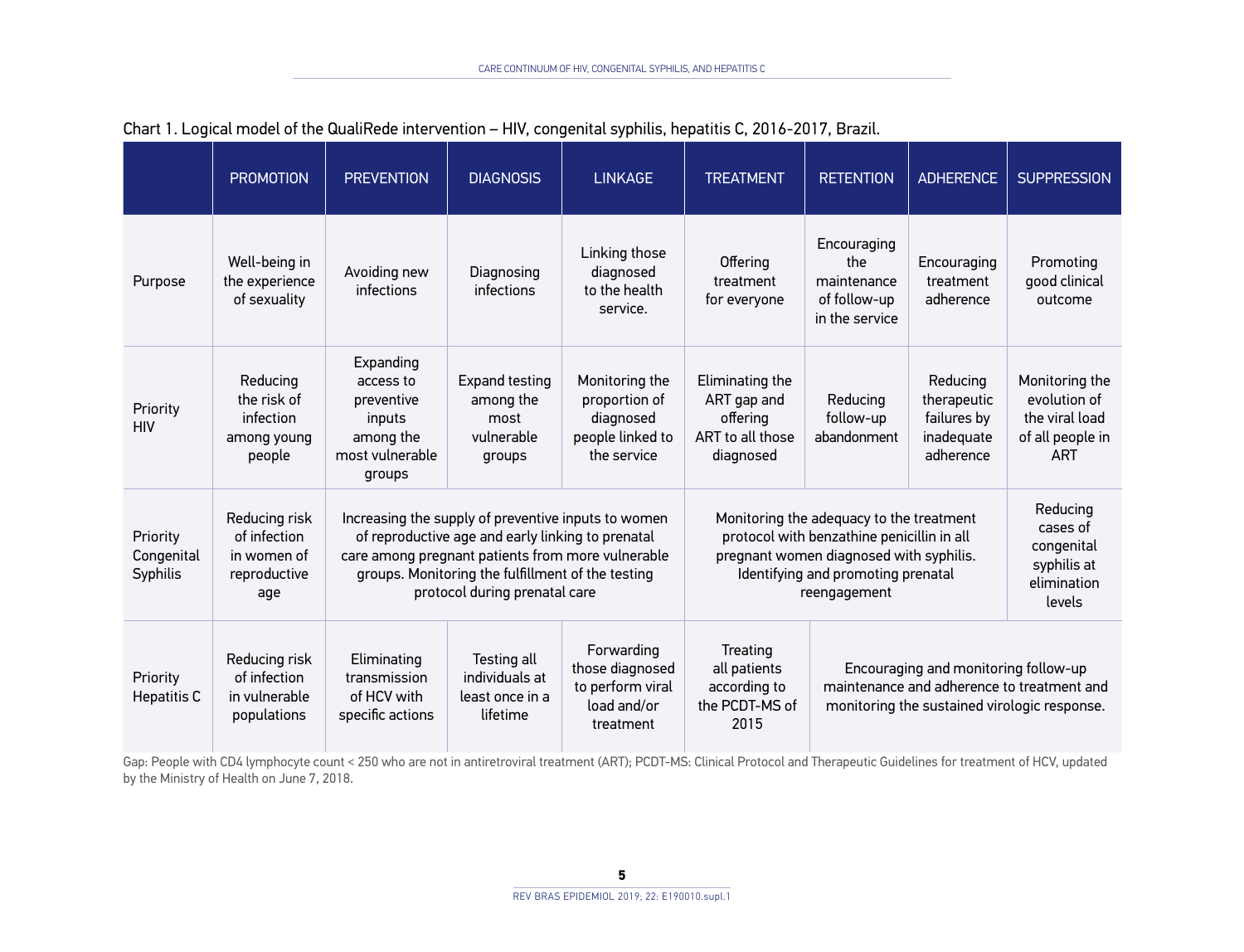**Examples of indicators used in the workshops Promotion:** Teenage prostitution is addressed in community actions for adolescent care. *Source: QualiAB-SSR*. **Prevention:** Dispensation of postexposure prophylaxis (PEP) by health care level and type of exposure (sexual, occupational, violence). *Source: Laboratory Test Control System* (SISCEL). **Diagnosis:** In a case suggesting sexually transmitted infection (STI), a test for viral hepatitis (HCV) is performed. *Source: QualiAB-SSR*. **Linking:** The average time interval between the first care and the consultation is shorter than one week. *Source: Qualiaids Questionnaire.* **Treatment:** Number of patients undergoing follow-up in the service who have never received antiretroviral treatment (ART). *Source: Clinical Monitoring System* (SIMC). **Retention:** The abandonment criterion for patients in ART is defined by the non-withdrawal of antiretrovirals three months after the scheduled date or no return to consultations in six months. with or without other criteria. *Source: Qualiaids*. **Adherence:** Adherence to ART is predominantly evaluated by monitoring the withdrawal of medicines using the Medicine Logistic Control System (SICLOM), spreadsheets, or other forms of control by the pharmacy *Source: Qualiaids*. **Suppression:** Number of patients with detectable viral load after six months of ART. *Source: Clinical Monitoring System* (SIMC).

#### **Cascade models used in the workshops Syphilis cascade during pregnancy**



#### Figure 1. Cascade models and types of indicators used on the intervention.

Reagent anti-HCV/PCR HCV: HCV (HCV-RNA) viral load test, performed by polymerase chain reaction (PCR) technique, to confirm hepatitis C virus infection; PLWHA: People living with HIV/AIDS; People with suppressed VL: those who presented results with viral load lower than 100 copies/mL.



**Participants:** Professionals of care and management of the different services of the network – primary health care, specialized services, maternities, emergency services, emergency care units (UPA), hospitals, psychosocial support centers (CAPS) – and civil society representatives.

Figure 2. General model of the workshop methodology of the QualiRede intervention – HIV, congenital syphilis, hepatitis C, and participating regions, Brazil, 2016-2017.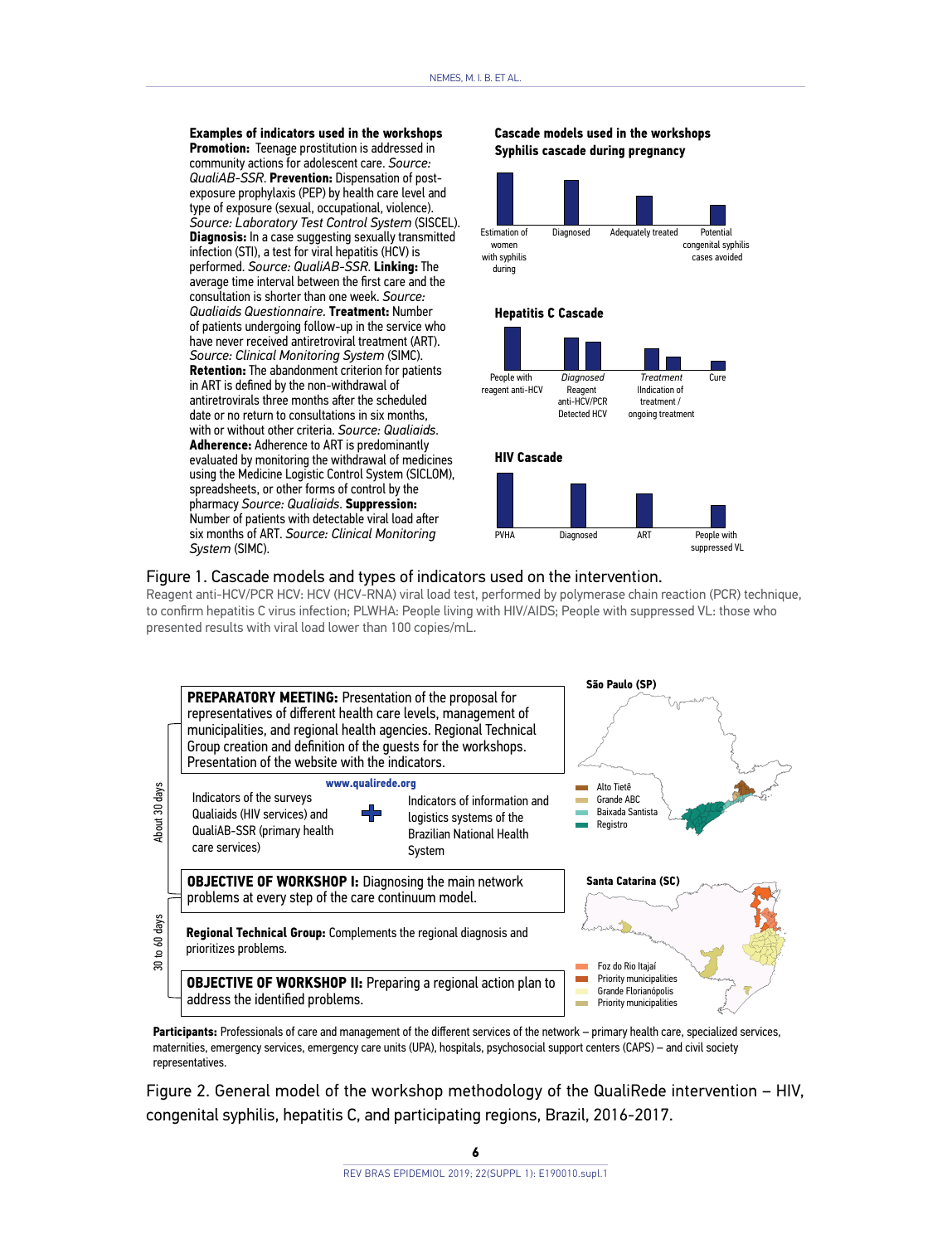Two workshops were planned in each region, consisting of presentation lecture, group work, and closing plenary. The work of the groups was organized by scripts previously elaborated according to the logical model adapted for each disease. Workshop 1 worked with the dissemination of the model and the identification of problems along the steps of the care continuum. Workshop 2 was structured to address the problems prioritized for each stage of the continuum, aiming to face them by the elaboration of action plans.

Participants were organized based on their preferences and participation in the care or management, to ensure that all groups were composed of participants from different care levels.

In the two workshops, the discussion was coordinated and registered by the project team. At the end of each workshop, the team performed an immediate evaluation on a discussion, and, subsequently, meetings to evaluate and adapt the next workshop scripts were carried out.

The GTR, composed of regional and municipal managers, acted in the definition of the guests for the workshops, in the prioritization of problems, and in the editing and implementation of the resulting action plans. Since the preparatory meeting and throughout the intervention, we sought to maintain the stimulus to its essential role in conducting the processes.

The project was submitted to the Research Ethics Committee of the School of Medicine of USP (CEP-FMUSP), under Protocol no. 15736, with approval on October 14, 2016.

## **RESULTS**

In the first phase, of collection of process indicators, the response rate of the regions of the QualiRede project to Qualiaids was 100% in both states and, to QualiAB, 62% in São Paulo and 73% in Santa Catarina.

For the indicators from the SUS systems, there were difficulties in the collection of municipal indicators. Although the timely submission of 24 local indicators was agreed at the preparatory meeting for Workshop 1, of the 56 participating municipalities, only 10 sent part of the requested indicators and only four sent all of them.

The workshops took place in 2017, in four regions of São Paulo (Alto Tietê, Baixada Santista, Grande ABC, and Registro) and in one region of Santa Catarina (Foz do Rio Itajaí and priority municipalities). It was not possible to carry out the workshops in the Grande Florianópolis region. Considering the high response rate of the primary health care services of Santa Catarina to QualiAB, a workshop not foreseen in the original design was carried, for which the state coordination of primary care invited all managers and professionals of the state (Table 1). This workshop presented the results of QualiAB, with emphasis on the SSR dimension, and discussed ways of using the results to plan activities in municipal services and programs, highlighting the actions related to congenital syphilis.

In the five regions of QualiRede where Workshop 1 was held, 75% of Workshop 1 participants also attended Workshop 2.

The instability or absence of internet in all locations of the workshops precluded the use of the website and dissemination only took place in the form of slideshow.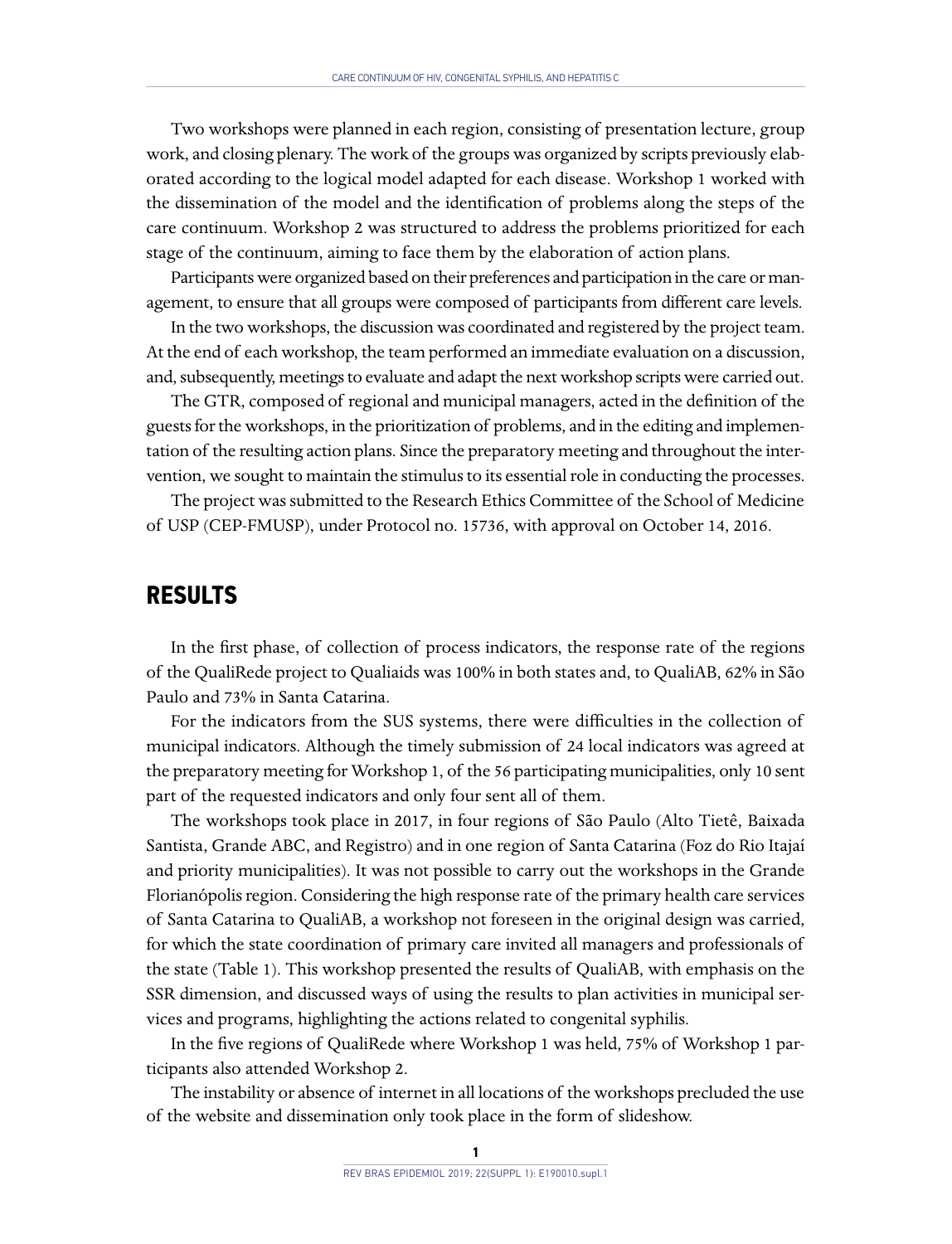| Workshop 1   |                                               | <b>Municipalities</b> |              | Participants |     |                          |            |                        |                              |
|--------------|-----------------------------------------------|-----------------------|--------------|--------------|-----|--------------------------|------------|------------------------|------------------------------|
| <b>FU</b>    | Region                                        |                       | Participants | <b>PHC</b>   | SC  | Hosp./<br>Mat.           | Management | <b>Not</b><br>informed | <b>Total</b><br>participants |
|              | Alto Tietê                                    | 11                    | 11           | 22           | 32  | 17                       | 46         | 11                     | 128                          |
| <b>SP</b>    | Baixada Santista                              | 9                     | 9            | 6            | 29  | 7                        | 14         | 20                     | 76                           |
|              | Grande ABC                                    | 7                     | 7            | 13           | 20  | $\overline{c}$           | 44         | 8                      | 87                           |
|              | Registro                                      | 15                    | 14           | 7            | 6   | 3                        | 31         | 16                     | 63                           |
| <b>SC</b>    | Foz do Rio Itajaí + 4 priority municipalities | 15                    | 13           | 13           | 21  | $\overline{2}$           | 24         | 9                      | 69                           |
|              | Extended workshop QualiAB-SSR                 | $\cdots$              | 50           | 63           | 3   | $\qquad \qquad -$        | 23         | $\qquad \qquad -$      | 89                           |
|              | Workshop 2                                    |                       |              |              |     |                          |            |                        |                              |
| <b>SP</b>    | Alto Tietê                                    | 11                    | 11           | 18           | 25  | 5                        | 25         | 14                     | 87                           |
|              | Baixada Santista                              | 9                     | 9            | 14           | 26  | 4                        | 24         | 3                      | 71                           |
|              | Grande ABC                                    | 7                     | 7            | 8            | 9   | 7                        | 16         | 44                     | 84                           |
|              | Registro                                      | 14                    | 15           | 22           | 5   | 4                        | 42         | 9                      | 82                           |
| <b>SC</b>    | Foz do Rio Itajaí + priority municipalities   | 15                    | 9            | 4            | 15  | $\overline{\phantom{a}}$ | 16         | 4                      | 39                           |
| <b>TOTAL</b> |                                               | 56                    | 51           | 190          | 191 | 51                       | 305        | 138                    | 875                          |

|  |  |  |  |  | Table 1. Number of professionals participating in the workshops by type of service, in São Paulo and Santa Catarina. QualiRede, 2017. |  |
|--|--|--|--|--|---------------------------------------------------------------------------------------------------------------------------------------|--|
|--|--|--|--|--|---------------------------------------------------------------------------------------------------------------------------------------|--|

PHC: professionals working in primary health care units or family health strategy; SC: professionals working in specialized care in outpatient clinics that provide care in HIV, viral hepatitis, and psychosocial care centers (CAPS); Hosp./Mat.: professionals working in hospitals, emergency services, and/or maternities. Ellipses indicate that it was not possible to determine how many counties were invited.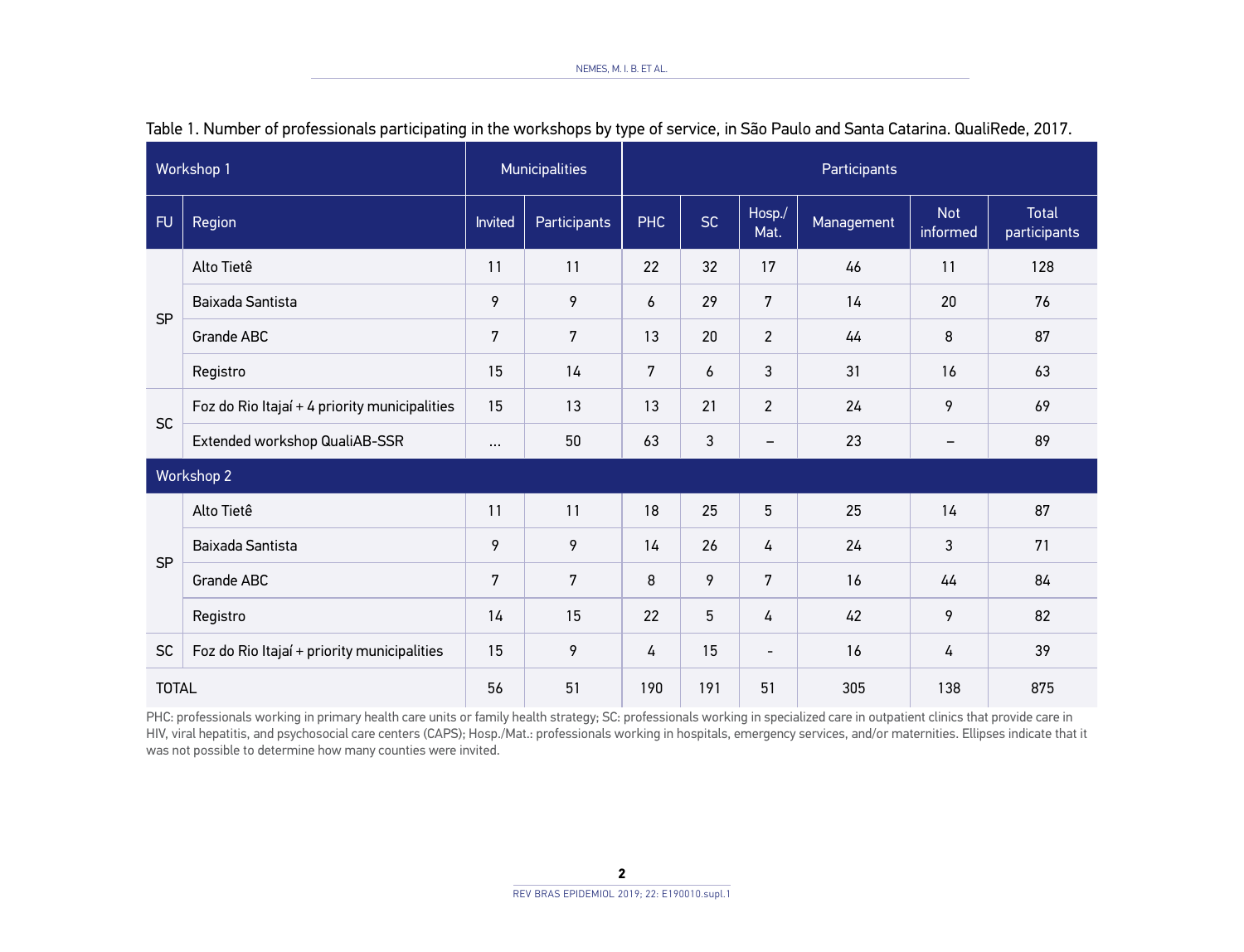The care continuum models guided the group activity. The discussion by stages of the continuum stimulated reports about the daily routine in the services and self-criticism about the insufficient systematization and evaluation of their work. However, there was difficulty in some groups, which tended to identify performance problems based on individual experiences, disregarding the indicators.

Awareness of HIV treatment protocols - the one from 2013, updated in 2018<sup>29</sup>, and that of post-sexual exposure prophylaxis from  $2010^{30}$  – was insufficient, mainly on the part of primary health care professionals. The incipient knowledge regarding the relevance of HCV testing in those older than 40 years and of the new treatment protocol was general, except for HCV care providers.

In São Paulo, the workshops resulted in the development of regional plans to address the identified problems and in the maintenance of GTR. The final edition of the plans of the four regions was released at the end of 2017, in a seminar that brought together members of the GTR, coordinators of the STD/AIDS and viral hepatitis programs and primary care, representatives of the central team of the Health Secretariat, and researchers of the involved universities. The GTR remain active in these regions, and the intervention model<sup>31,32</sup> is being extended to 15 other regions (Chart 2).

| Alto<br>Tietê                                                            | - Conduction of the Fórum Regional de Prevenção Saúde/Educação: Juntos na Prevenção, for<br>discussing prevention actions for young people, in the context of state schools and health services.<br>- Elaboration of the Plano Municipal de Ação para Populações Jovens.<br>- Regional training for performing the penicillin susceptibility test.                                                                                                                                                            |  |  |  |  |
|--------------------------------------------------------------------------|---------------------------------------------------------------------------------------------------------------------------------------------------------------------------------------------------------------------------------------------------------------------------------------------------------------------------------------------------------------------------------------------------------------------------------------------------------------------------------------------------------------|--|--|--|--|
| Registro                                                                 | - Implementation of Post-Sexual Exposure Prophylaxis (PEP) in a municipal emergency care<br>unit (UPA).<br>- Incorporation of the discussion of cases of congenital syphilis in the Regional Committee for<br>Investigation of Maternal and Child Mortality (CRMMI).<br>- Institution of a Regional Work Group with representatives of the Regional Health Boards<br>(DRS), maternities, and GTR to organize the access of children with congenital syphilis to<br>evaluation and follow-up with specialists. |  |  |  |  |
| Baixada<br>Santista                                                      | - Training for the use of the Clinical Monitoring System (SIMC).<br>- Training in prevention and diagnosis of hepatitis C: definition of vulnerable populations,<br>strategies to offer testing.<br>- Update on the clinical management of hepatitis C.                                                                                                                                                                                                                                                       |  |  |  |  |
| Grande<br><b>ABC</b>                                                     | - Update on the management of PEP.<br>- Institution of the Fórum Mensal Regional sobre Vinculação e Retenção, coordinated by the<br>Regional Technical Group.<br>- Reorganization of referrals for specialties/examinations/hospitalization of people living with<br>HIV/AIDS and carriers of viral hepatitis.                                                                                                                                                                                                |  |  |  |  |
| Intervention expansion activities, until October 2018                    |                                                                                                                                                                                                                                                                                                                                                                                                                                                                                                               |  |  |  |  |
| <b>Preparatory meeting: held in 11 regions</b>                           |                                                                                                                                                                                                                                                                                                                                                                                                                                                                                                               |  |  |  |  |
| Agreement in Regional Inter-management Commission: held in seven regions |                                                                                                                                                                                                                                                                                                                                                                                                                                                                                                               |  |  |  |  |
| Workshop 1: held in three regions                                        |                                                                                                                                                                                                                                                                                                                                                                                                                                                                                                               |  |  |  |  |
|                                                                          | Workshop 2: held in one region                                                                                                                                                                                                                                                                                                                                                                                                                                                                                |  |  |  |  |

Chart 2. Examples of results in 4 regions of the intervention and activities to expand the intervention model to other regions of São Paulo.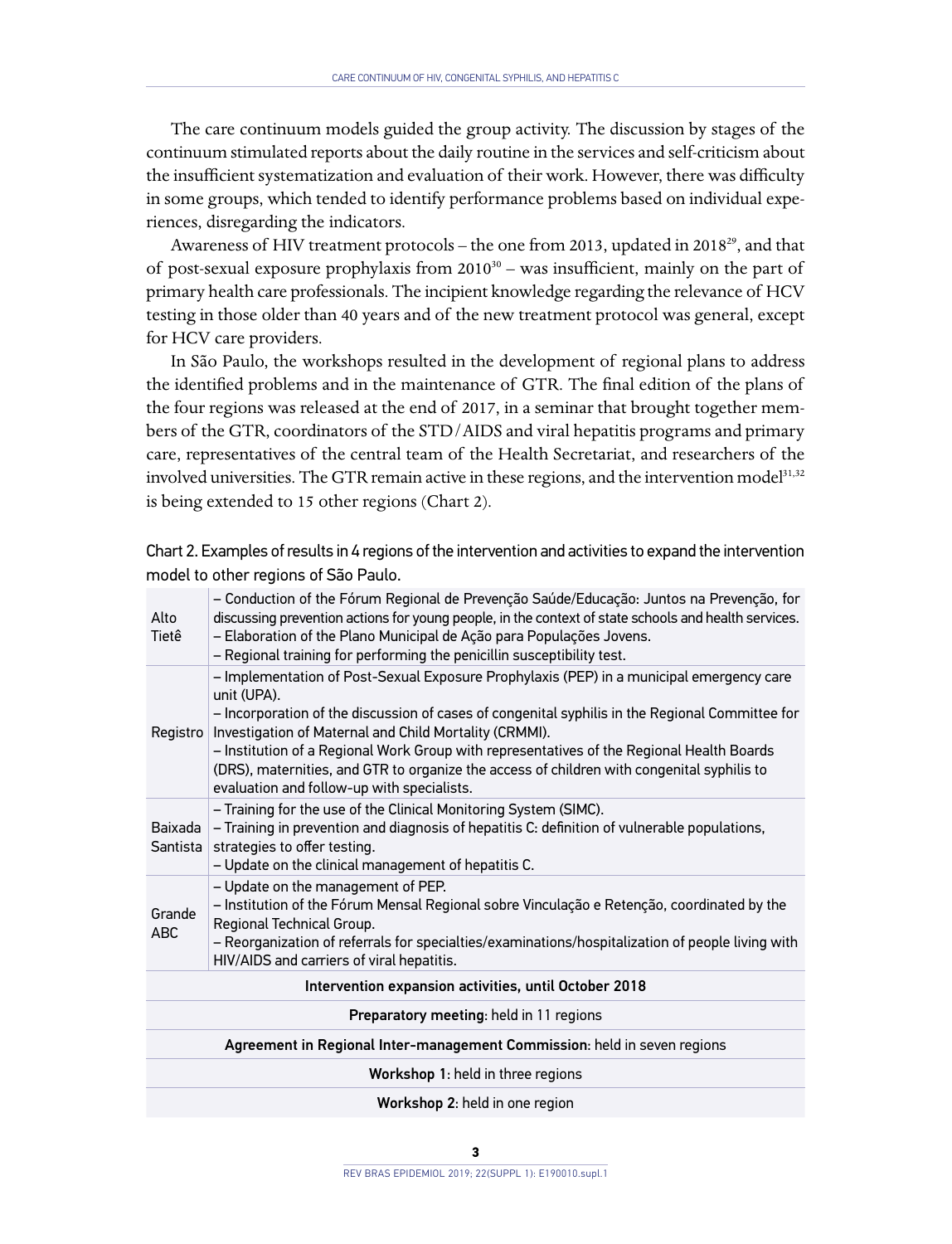In Santa Catarina, the QualiRede workshops did not result in the creation of action plans, neither maintenance of the GTR, nor developments that are known by the state management of the program. There were also no reports of developments in the primary health care evaluation workshop.

At the end of each workshop, participants were asked to respond to a structured anonymous evaluation. Among the 688 respondents (85% of the participants), 91% agreed that "the formation of the groups provided qualified technical discussions"; 85%, that "the workshop participants represented the care network in the three diseases focused"; and 94%, that "the contents discussed were important to discuss the situation of the care network in the region."

The website of the intervention, already mentioned, had low utilization. Among the respondents of the evaluation, 50% said they "did not access the website" and among those who accessed, only 16% "visited the pages of indicators." An analysis conducted by Google Analytics showed that during the workshop period (April 20 to December 7, 2017), there were 794 accesses from only eight of the 56 municipalities that took part in the intervention. The website presents two videos about the intervention, also released on YouTube, which had, together, 246 views until October 2018.

### **DISCUSSION**

The workshops, main tools of the QualiRede intervention, were feasible and acceptable in the four regions foreseen in São Paulo and in one of the two foreseen regions of Santa Catarina. However, important differences were observed in the implementation and the products of the workshops between the states.

The diversity of state contexts, alongside the difficulties of implementing care networks, can explain part of this difference. Recognized in several studies<sup>33-35</sup>, some of these difficulties constitute barriers for the implementation of networks, including the fragmentation of the health system, consisting of instances without administrative linkage and with little tradition of organizational linkage, which seems to have affected more negatively the context of the intervention in Santa Catarina.

Specifically, in Santa Catarina, it was possible to observe fragility in the articulation of the state level of the STI, HIV/AIDS, and viral hepatitis program with the municipal facilities. This fragility was partially tackled in the region of Foz do Rio do Itajaí, where it was possible to at least carry out the workshops; however, it prevented the intervention in the region of Grande Florianópolis, whose main municipality – Florianópolis – refused to answer QualiAB and take part in the intervention. Still, there was little commitment from the state level to integrate the actions of QualiRede with those of the national cooperation initiative. This insufficient commitment was also at the center of the failure of the workshops to create action plans.

The context was more favorable in São Paulo, where the DST/Aids State Program, although not administratively linked to care services, has a long tradition of group work,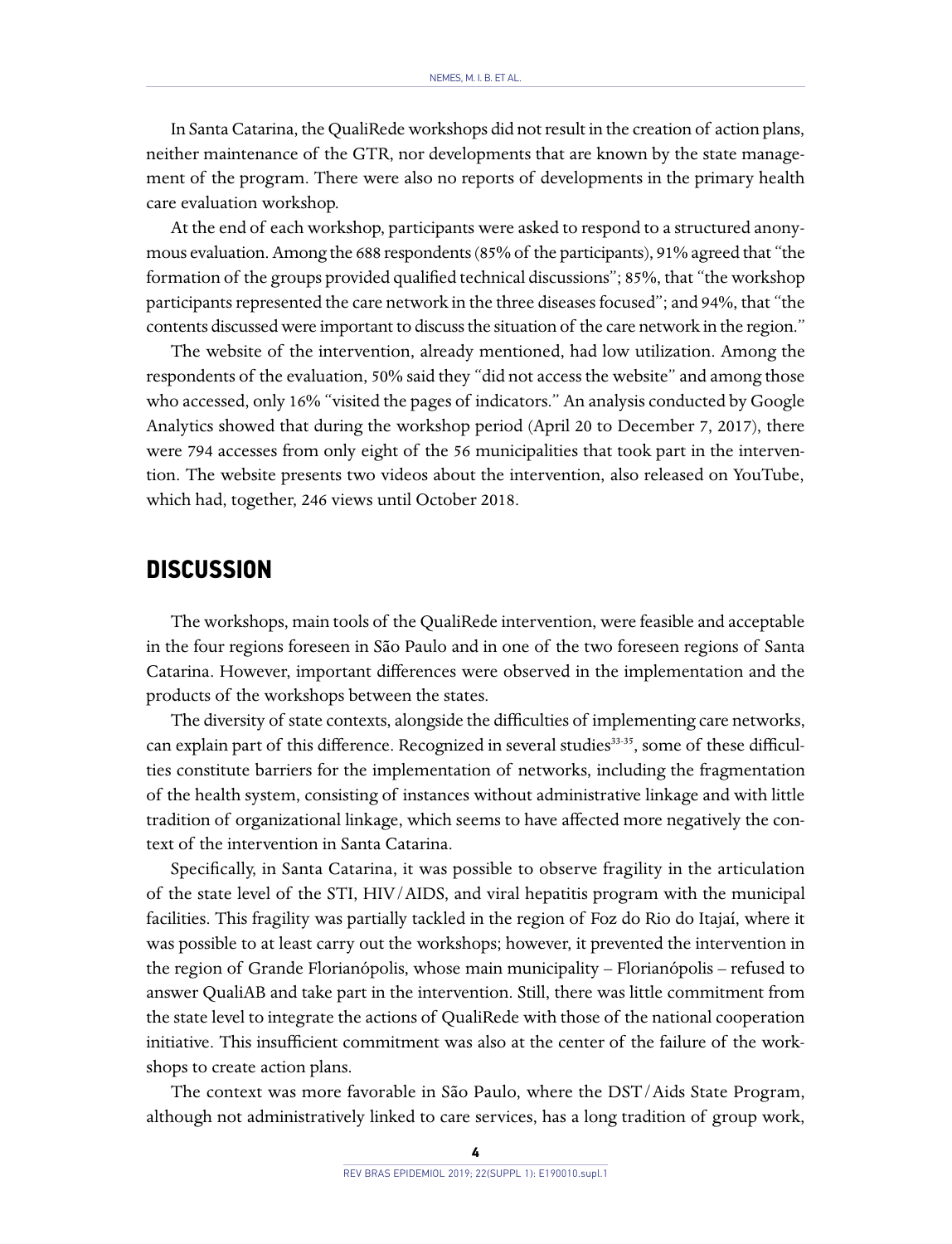conducting discussion forums and activities of supervision, evaluation, and monitoring. Moreover, it has an organic partnership with the State Program of Viral Hepatitis and develops specific actions directed to primary care, in addition to maintaining a long research partnership with universities<sup>36</sup>. These characteristics, alongside the cooperation in the pilot project, enabled a better development of the intervention in São Paulo.

The continuous care models adapted to the three diseases played an essential role in the intervention. Operating as the guiding axes of the discussions, they allowed an appropriate degree of methodological conceptual homogeneity in the conduction of the groups by the coordinators and ensured that all stages of the continuum were addressed.

Thus, the methodology of Workshop 1 was adequate, because, by aiming to disseminate knowledge about the care continuum, it enabled the dissemination of new technologies of prevention and care. The composition of the groups, ensuring the presence of professionals who work directly with the diseases and at different levels of the network, contributed to this dissemination and for each participant to meet the practices of other professionals and the work developed at other levels of the network.

The inclusion of the stages of promotion and prevention in the care continuum was productive, because, although they are important in the discursive plan of SUS, preventive actions and, especially, promotion ones, are still incipient in the plan of the practices of the services, even among primary care, often pointed out as a strategic care level for these actions<sup>16,37-39</sup>.

Still regarding the model, it is recognized in the international scenario that, even where the ART coverage has steadily increased, the HIV rate incidence decreases very slowly to achieve epidemic control. The enthusiasm that followed the "90-90-90" strategy has given rise to the emphasis on the need to articulate the dissemination of ART with prevention strategies $40$  and to propose continuum models of prevention (HIV prevention continuum) $41$  or that combine prevention and treatment in the same model (*status-neutral approach to HIV*) 42. The emphasis on prevention has also occurred in research on viral hepatitis<sup>43</sup>. Current studies show the usefulness of the care continuum construct to evaluate public health programs for other diseases<sup>44,45</sup>.

The conduction of the intervention confirmed the hypothesis about the lack of knowledge of new technologies and communication between the various levels of the care network. There was also a lack of knowledge and use of the indicators available in the SUS information systems and in the reports of Qualiaids and QualiAB. This may explain part of the tendency of some groups to identify performance problems based on personal experiences, which, although valuable, are incapable, by themselves, of producing rational syntheses, as do the indicators.

The indicator-based approach, on the other hand, shows some flaws in the participants' professional performance. This also makes the intervention be a new evaluative process, which can be uncomfortable for professionals who recognize possible flaws in their practices, sometimes entailing the denial of the situation revealed by the indicators. The very low number of consultations to the *website*, especially the indicators, confirms, on the one hand, the still incipient "culture" of evaluation and monitoring of SUS services, probably aggravated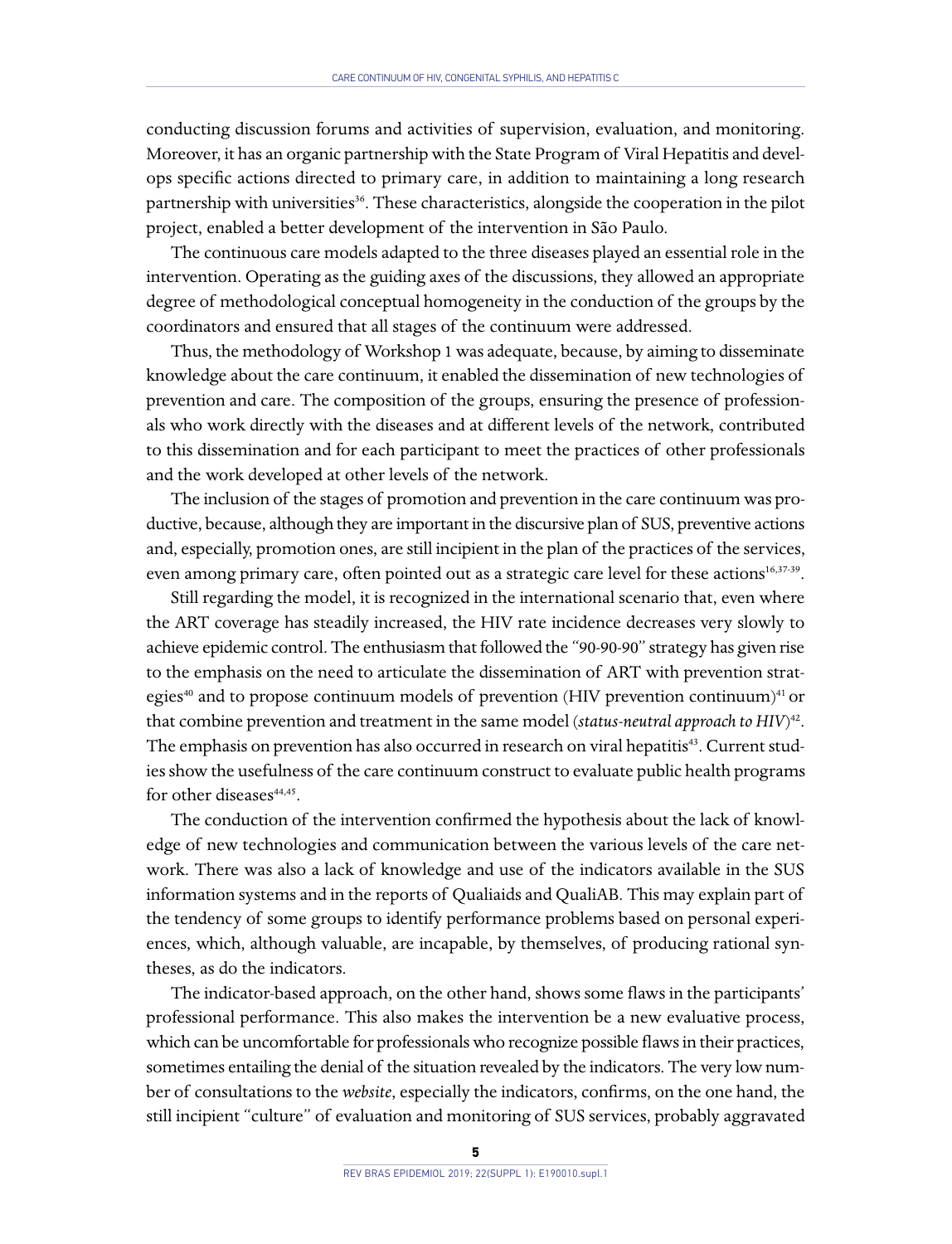by the flawed computer and internet structure. However, the intervention was not able to trigger any changes in this situation. The practical impossibility of using the *website* during the workshops contributed to this situation. Similar international experiences that had a better result showed the importance of intensifying the "exercise" of using the *website*46,47.

This study was limited to evaluating the panorama of the intervention process. Other implementation characteristics – positive and negative –, as well as the technical contents of the problems pointed out in the workshops and in the action plans, will be addressed in other publications.

### **CONCLUSIONS**

The QualiRede intervention aimed to contribute to improve the performance of the health services involved in the regional networks of the care continuum in HIV, congenital syphilis, and hepatitis C, and was based on theoretical-methodological models adapted from the care continuum for each disease. The methods focused on conducting workshops with managers and other professionals from the regions to discuss and develop regional action plans based on indicators of process, outcomes, and local impacts related to each stage of the care continuum of the three diseases.

The implementation process took place according to the plan in five regions, but resulted in regional action plans in only four of them. In these, the GTR organized in the intervention remain in operation so far.

Both the use of the structured model of care in service network for each disease and the participatory methodology – both by the workshops with local managers and professionals and by the effective practical and theoretical partnership between the university team and the state management technical team of the STD/AIDS and viral hepatitis programs – contributed to the proper conduction of the intervention.

Further studies are needed to analyze the intervention in more detail, as well as its medium-term repercussions in terms of processes and outcomes. However, it is worth noting the impossibility of interventions with limited time and financing, such as survey projects, to overcome many of these limits.

In this sense, it is very promising to observe the current initiative to maintain the goals of the QualiRede intervention in some regions of the project, as well as its developments to other regions.

## **REFERENCES**

- **1.** Brasil. Ministério da Saúde. Departamento de DST, Aids e Hepatites Virais. Protocolo clínico e diretrizes terapêuticas para manejo da infecção pelo HIV em adultos. Brasília, DF; 2013.
- **2.** Brasil. Ministério da Saúde. Departamento de DST, Aids e Hepatites Virais. Protocolo clínico e diretrizes terapêuticas para hepatite viral C e coinfecções. Brasília, DF; 2016.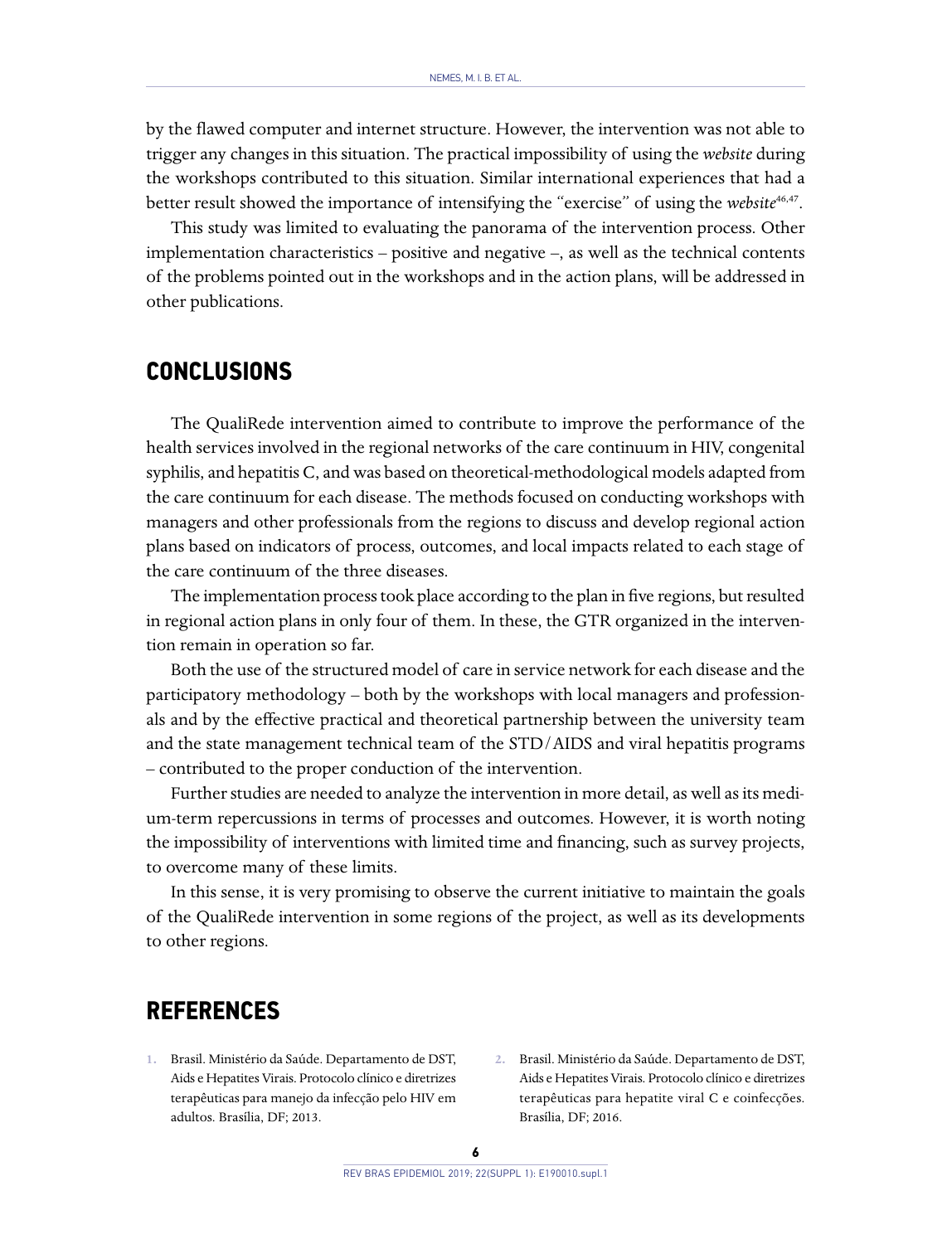- **3.** Brasil. Ministério da Saúde. Secretaria de Vigilância em Saúde. Departamento de DST, Aids e Hepatites Virais. Protocolo clínico e diretrizes terapêuticas para profilaxia antirretroviral pós-exposição de risco à infecção pelo HIV. Brasília, DF; 2015.
- **4.** Brasil. Ministério da Saúde. Secretaria de Vigilância em Saúde. Departamento de Vigilância, Prevenção e Controle das Infecções Sexualmente Transmissíveis, do HIV/Aids e das Hepatites Virais. Protocolo clínico e diretrizes terapêuticas para profilaxia pré-exposição (Prep) de risco à infecção pelo HIV. Brasília, DF; 2018.
- **5.** Brasil. Ministério da Saúde. Secretaria de Vigilância em Saúde. Programa Nacional de Imunizações: aspectos históricos dos calendários de vacinação e avanços dos indicadores de coberturas vacinais, no período de 1980 a 2013. Boletim Epidemiológico [Internet]. Brasília, DF; 2015 [cited 2019 Feb 2];46(30). Available from: http://bit.ly/2XpfxzY
- **6.** Taylor M, Newman L, Ishikawa N, Laverty M, Hayashi C, Ghidinelli M, et al. Elimination of mother-tochild transmission of HIV and Syphilis (EMTCT): process, progress, and program integration. PLoS Medicine. 2017;14(6):1-10. https://doi.org/10.1371/ journal.pmed.1002329
- **7.** World Health Organization. Pan American Health Organization. Elimination of mother-to-child transmission of HIV and syphilis in the Americas: update 2016. Washington, DC: PAHO; 2017.
- **8.** Cohen MS, Chen YQ, McCauley M, Gamble T, Hosseinipour MC, Kumarasamy N, et al. Prevention of HIV-1 infection with early antiretroviral therapy. N Engl J Med. 2011;365(6):493-505. https://doi. org/10.1056/NEJMoa1105243
- **9.** Joint United Nations Programme on HIV/AIDS. 90-90-90: an ambitious treatment target to help end the AIDS epidemic. Geneva: UNAIDS; 2014.
- **10.** Gardner EM, McLees MP, Steiner JF, Del Rio C, Burman WJ. The spectrum of engagement in HIV care and its relevance to test-and-treat strategies for prevention of HIV infection. Clin Infect Dis. 2011;52(6):793-800. https://doi.org/10.1093/cid/ciq243
- **11.** United States Department of Health and Human Services. The HIV/AIDS Continuum of Care. Washington, DC: DHHS; 2013.
- **12.** Brasil. Ministério da Saúde. Departamento de DST, Aids e Hepatites Virais. Prevenção combinada do HIV: bases conceituais para profissionais, trabalhadores(as) e gestores(as) de saúde. Brasília, DF; 2017.
- **13.** Brasil. Ministério da Saúde. Departamento de DST, Aids e Hepatites Virais. Prevenção combinada do HIV: sumário executivo. Brasília, DF; 2017.
- **14.** Grangeiro A, Ferraz D, Calazans G, Zucchi EM, Díaz-Bermúdez XP. The effect of prevention methods

on reducing sexual risk for HIV and their potential impact on a large-scale: a literature review. Rev Bras Epidemiol. 2015;18(Suppl 1):43-62. http://dx.doi.org/ 10.1590/1809-4503201500050005

- **15.** McNairy ML, El-Sadr WM. The HIV care continuum: no partial credit given. AIDS. 2012;26(14):1735-8. https://doi.org/10.1097/QAD.0b013e328355d67b
- **16.** Nasser MA, Nemes MIB, Andrade MC, do Prado RR, Castanheira ERL. Avaliação na atenção primária paulista: ações incipientes em saúde sexual e reprodutiva. Rev Saúde Pública. 2017;51:1-12. http:// dx.doi.org/10.11606/s1518-8787.2017051006711
- **17.** Loch AP, Nemes MIB, Alves AM, Castanheira ERL, Monroe AA, Nasser MA. Modelo do cuidado contínuo como base do fast-track: QualiRede, uma metodologia para ação local. Anais do 3º Congresso Brasileiro de Política, Planejamento e Gestão em Saúde; 29-30 ago. 2016; Florianópolis (SC). (Saúde & Transformação Social; vol. 7, Supl. 1:130).
- **18.** Loch AP, Alves AM, Nasser MA, Mercuri J, Opromolla PA, Castanheira ERL, et al. Integração de indicadores de processo e resultados na elaboração participativa de plano para rede de cuidado local em DST, HIV e Hepatites Virais B e C. Anais 14º Congresso Paulista de Saúde Pública; 26-30 set. 2015; São Carlos (SP). São Paulo; 2015; 24:258-258.
- **19.** Secretaria de Estado da Saúde de São Paulo. Resolução nº 16, de 23 de fevereiro de 2015. Institui a Rede de Cuidados em DST/HIV/AIDS e Hepatites Virais no Estado de São Paulo e dá providencias correlatas. Diário Oficial do Estado de São Paulo [Internet]. 2015 fev 24 [cited 2019 Feb 2];1:33. Available from: http://bit.ly/2JfpF5F
- **20.** Mesquita F, Santos ME, Benzaken A, Corrêa RG, Cattapan E, Sereno LS, et al. The Brazilian comprehensive response to hepatitis C: from strategic thinking to access to interferon-free therapy. BMC Public Health. 2016;16(1):1132. https://doi.org/ 10.1186/s12889-016-3784-4
- **21.** World Health Organization. Global health sector strategy on viral hepatitis: Towards Ending Viral Hepatitis 2016-2021 [Internet]. Geneva; 2016 [cited 2019 Feb 2]. Available from: http://bit.ly/2Xu5Xfn
- **22.** Brasil. Ministério da Saúde. Termo de Cooperação assinado entre o Ministério da Saúde e a Secretaria Estadual de Saúde de Santa Catarina em 30 de setembro de 2015. Diário Oficial da União, Brasília, DF; 1º out. 2015;3:103.
- **23.** Brasil. Ministério da Saúde. Portaria nº 1232, de 30 de junho de 2016. Autoriza o repasse financeiro ao estado de Santa Catarina para implementação de ações contingenciais de vigilância, prevenção e controle da epidemia de HIV/AIDS. Diário Oficial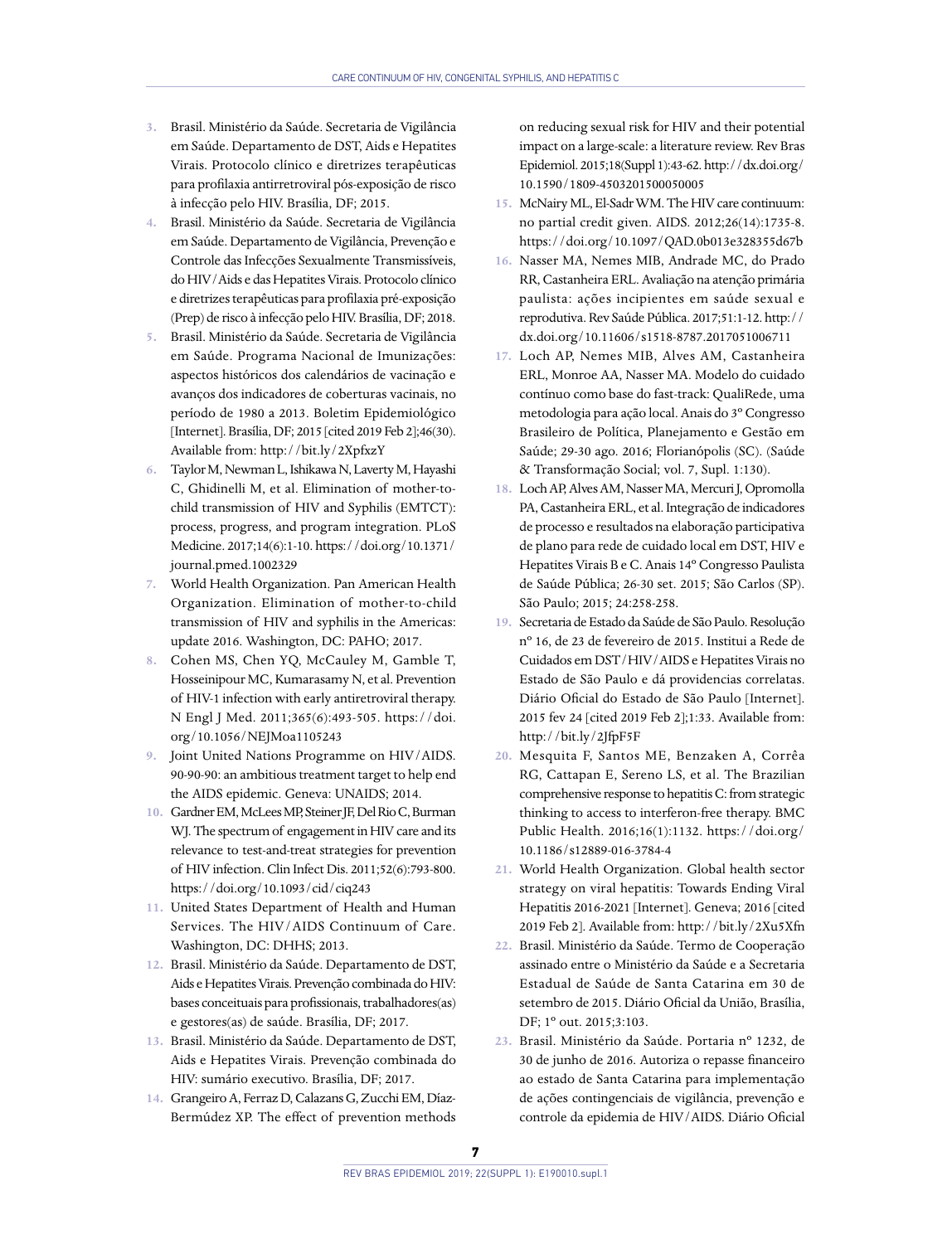da União [Internet]. 1º jul. 2016 [cited 2019 Feb 2];1:85. Available from: http://bit.ly/2XpPJ1T

- **24.** Champagne F, Brouselle A, Hartz Z, Contandriopoulos AP. Modelizar as intervenções. In: Brouselle A, Champagne F, Contandriopoulos AP, Hartz Z, organizadores. Avaliação: conceitos e métodos. Rio de Janeiro: Fiocruz; 2011. p. 61-76.
- **25.** Nemes MIB, Castanheira ERL, Loch AP, Santos MA, Alves AM, Melchior R, et al. Avaliação de serviços de saúde: a experiência do Qualiaids. Porto Alegre: Rede Unida; 2016. p. 99-152.
- **26.** Loch AP, Nemes MIB, Santos MA, Alves AM, Melchior R, Basso CR, et al. Avaliação dos serviços ambulatoriais de assistência a pessoas vivendo com HIV no Sistema Único de Saúde: estudo comparativo 2007/2010. Cad Saúde Pública. 2018;34(2)e00047217. http://dx.doi.org/10.1590/0102-311x00047217
- **27.** Castanheira ERL, Nemes MIB, Almeida MASD, Puttini RF, Soares ID, Patrício KP, et al. QualiAB: desenvolvimento e validação de uma metodologia de avaliação de serviços de atenção básica. Saúde e Soc. 2011;20(4):935-947.
- **28.** Nasser, M. A. Avaliação da implementação de ações em saúde sexual e reprodutiva desenvolvidas em serviços de atenção primária à saúde no estado de São Paulo. [tese de doutorado]. [São Paulo]: Faculdade de Medicina, Universidade de São Paulo; 2015.
- **29.** Brasil. Ministério da Saúde. Departamento de DST, Aids e Hepatites Virais. Protocolo clínico e diretrizes terapêuticas para infecção pelo HIV em adultos. Brasília, DF; 2018.
- **30.** Brasil. Ministério da Saúde. Departamento de DST, Aids e Hepatites Virais. Recomendações para terapia antirretroviral em adultos infectados pelo HIV – 2008: Suplemento III – Tratamento e prevenção. Brasília, DF: Ministério da Saúde; 2010.
- **31.** Secretaria do Estado de São Paulo. Manual de apoio a consolidação da Rede de Cuidados para a resposta à sífilis congênita, ao HIV/Aids e às hepatites virais [Internet]. São Paulo; 2018 [cited 2019 Feb 2]. Available from: http://bit.ly/2JgnM8X
- **32.** Secretaria de Estado da Saúde de São Paulo. Diretrizes para implementação da Rede de Cuidados em IST/ HIV/Aids: manual de assistência [Internet]. São Paulo; 2017 [cited 2019 Feb 2]. Available from: http://bit. ly/2MAEi7h
- **33.** Viana ALD, Bousquat A, Melo GA, De Negri Filho A, Medina MG. Regionalização e redes de saúde. Ciênc. Saúde Coletiva. 2018;23(6):1791-1798. http:// dx.doi.org/10.1590/1413-81232018236.05502018
- **34.** Martin LT, Plough A, Carman KG, Leviton L, Bogdan O, Miller CE. Strengthening integration of health services and systems. Health Aff.

2016;35(11):1976-1981. https://doi.org/10.1377/ hlthaff.2016.0605

- **35.** Pratt R, Gyllstrom B, Gearin K, Lange C, Hahn D, Baldwin LM, et al. Identifying barriers to collaboration between primary care and public health: experiences at the local level. Public Health Rep. 2018;133(3):311- 317. https://doi.org/10.1177/0033354918764391
- **36.** Kalichman, AO. A integralidade no cuidado das pessoas vivendo com HIV e AIDS: a experiência do Centro de Referência e Treinamento em DST/AIDS da SES-SP [tese de doutorado]. [São Paulo]: Faculdade de Medicina da Universidade de São Paulo; 2016.
- **37.** Ferraz DAS, Nemes MIB. Avaliação da implantação de atividades de prevenção das DST/AIDS na atenção básica: um estudo de caso na Região Metropolitana de São Paulo, Brasil. Cad. Saúde Pública. 2009;25(Suppl. 2):s240-s250. ttp://dx.doi.org/ 10.1590/S0102-311X2009001400006
- **38.** Nasser MA, Nemes MIB, Andrade MC, Alves AM, Prado RR, Castanheira ERL. Desempenho de serviços de Atenção Primária do estado de São Paulo em saúde sexual e reprodutiva, segundo características organizacionais e locorregionais. BIS. 2016;17(2):6-18.
- **39.** Sanine PR, Castanheira ERL, Nunes LO, Andrade MC, Nasser MA, Nemes MIB. Sífilis congênita: avaliação em serviços de Atenção Primária do estado de São Paulo, Brasil. BIS. 2016;17(2):128-38.
- **40.** Bekker LG, Johnson L, Wallace M, Hosek S. Building our youth for the future. J the Int AIDS Soc. 2015;18(2 Suppl 1):20027. https://doi.org/10.7448/IAS.18.2.20027
- **41.** McNairy ML, El-Sadr WM. A paradigm shift: focus on the HIV prevention continuum. Clin Infect Dis. 2014;59(Suppl 1):S12-S15. https://doi.org/10.1093/ cid/ciu251
- **42.** Myers, JE, Braunstein, SL, Xia Q, Scanlin K, Edelstein Z, Harriman G, et al. Redefining prevention and care: a status-neutral approach to HIV. Open Forum Infect Dis. 2018;5(6):ofy097. https://doi.org/10.1093/ofid/ ofy097
- **43.** Heffernan A, Barber E, Cook NA, Gomaa AI, Harley YX, Jones CR, et al. Aiming at the global elimination of viral hepatitis: challenges along the care continuum. Open Forum Infect Dis. 2017;5(1):ofx252. https:// doi.org/10.1093/ofid/ofx252
- **44.** Perlman DC, Jordan AE, Nash D. Conceptualizing care continua: lessons from HIV, hepatitis C virus, tuberculosis and implications for the development of improved care and prevention continua. Front Public Health. 2017;4:296. https://doi.org/10.3389/ fpubh.2016.00296
- **45.** Anderson ES, Galbraith JW, Deering LJ, Pfeil SK, Todorovic T, Rodgers JB, et al. Continuum of care for hepatitis c virus among patients diagnosed in